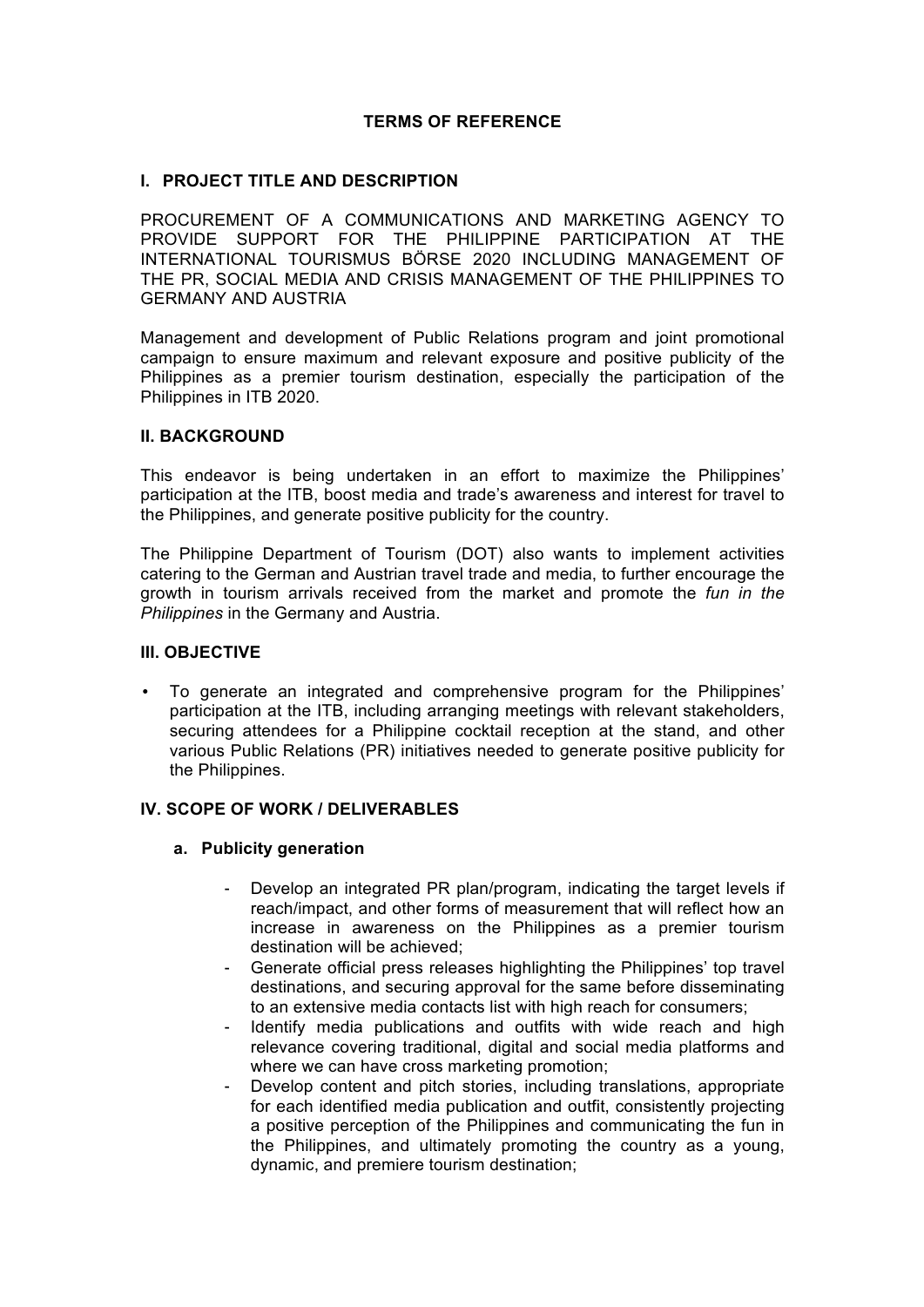- Arrange publicity coverage in relevant media platforms, further to discussions and agreements;
- Creation and maintenance of Philippine mailing list;
- Organization and follow-up of a group or individual press trips;
- Reputation management and crisis communication; and
- Media monitoring / news clippings, reflecting media mileage gained and copies of published articles / media exposure on the Philippines

## **b. Travel and Trade Partnerships**

- Identifying travel trade partners with a wide consumer reach
- Develop a strong partnership with industry partners and have a proactive cooperation;
- Creation and maintenance of Philippine mailing list;
- Suggest creative ways to maximize the Philippines' partnerships with the travel trade industry, and facilitate a push for sales;
- Arrange meetings with relevant travel trade key players; and
- Market intelligence

## **c. Assistance for the Internationale Tourismus Börse 2020**

- Arrange scheduled appointments with top media, including editors, journalists, bloggers, and other relevant influencers
- Arrange scheduled appointments with travel trade especially those who are:
	- Selling Asia but not the Philippines
	- TOs without Philippine DMC partners
- Publicity coverage before, during and after ITB 2020
- Negotiate a special feature on a leading travel trade magazine
- Suggest and evaluate additional options on how to further highlight the Philippines during ITB 2020.
- Invite media and travel to the Philippine cocktail reception at the stand on March 4 or 5, 2020.

#### **d. Generation of a comprehensive report including but not limited to current market updates and trends.**

## **e. Others**

- Social media integration (Facebook and Instagram)
- Identify potential partnerships and campaign opportunities, subject to approval, including budget and media values to be gained.

## **V. MINIMUM QUALIFICATIONS FOR SUPPLIERS**

- a. Full service Destination Marketing and Public Relations agency operating in the Germany, with relevant contacts in the media and travel industry in Germany and Austria, and able to facilitate the requirements and deliverables as stipulated above
- b. Dedicated Account Manager and Account Director to oversee the project and coordinate with the DOT. (Include the credentials in the bid submission)
- c. Presentation of similar projects previously undertaken. If not available, please present case studies of projects undertaken in Germany and Austria.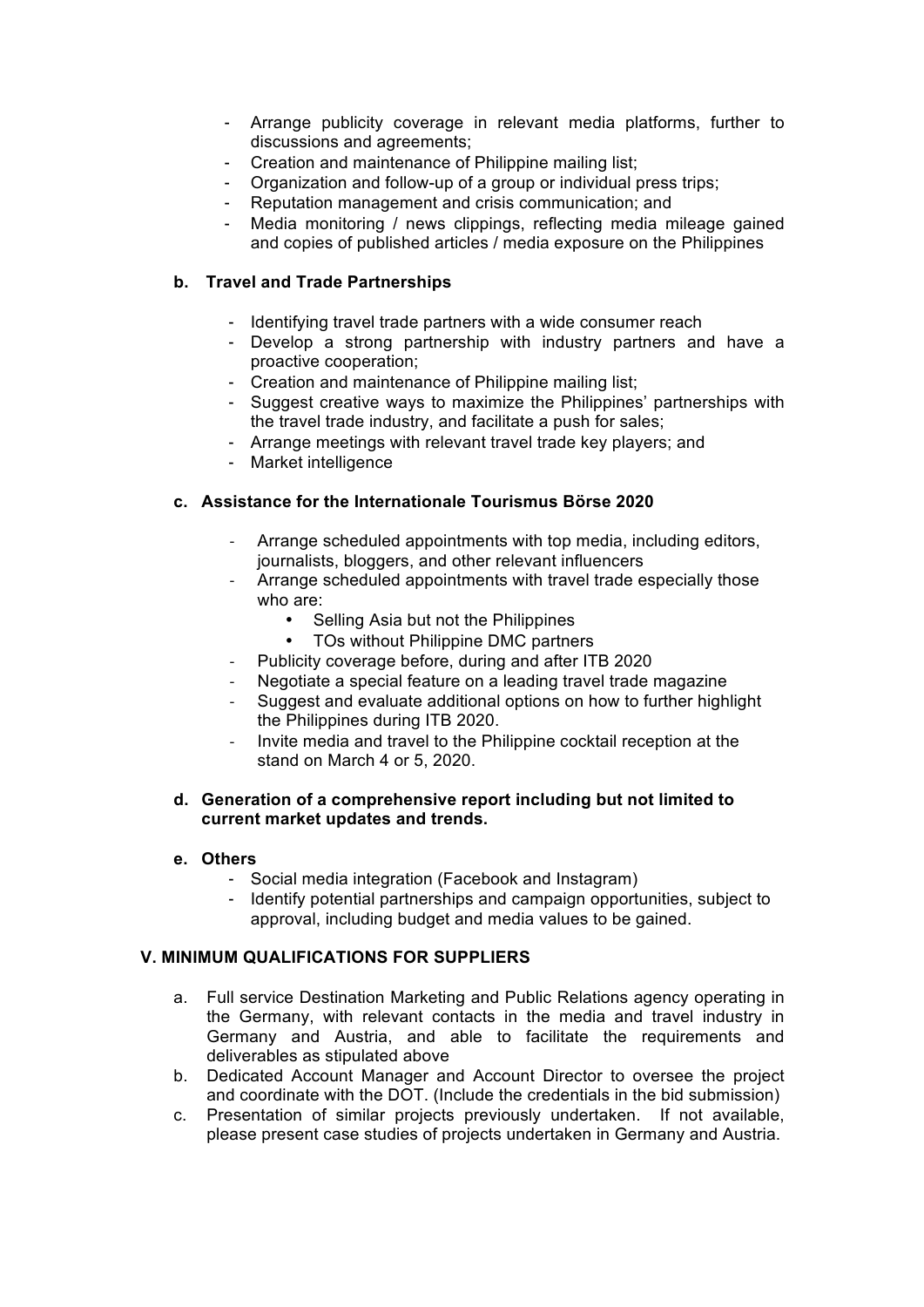#### **VI. TIMELINE FOR BIDDING**

| <b>February 3, 2020:</b> | Submission of bid proposals, inclusive of publicity<br>requirements according to these Terms of Reference,<br>and mandatory legal documents |
|--------------------------|---------------------------------------------------------------------------------------------------------------------------------------------|
| <b>February 4, 2020:</b> | Selection of the DOT Frankfurt office of the winning<br>Agency                                                                              |
| <b>February 5, 2020:</b> | Coordination for the implementation of the project                                                                                          |
| April 10, 2020:          | Submission of comprehensive report                                                                                                          |

## **VII. BUDGET**

- Total budget allocation for the project is €36,000.00 inclusive of taxes and other applicable fees, including but not limited to agency service fees, operational expenses, joint promo partnerships, advertorials, press coverage fees, production fees, documentation costs, among others.
- Interested bidders must present a budget breakdown in their proposal, indicating the components of their proposed budget.
- The winning bid shall be determined based on the proposal with the most advantageous financial packaged cost, provided that the amount of the bid does not exceed the established total budget for the project.

## **VIII. DOCUMENTARY REQUIREMENTS**

- Signed Terms of Reference (all pages should be initialed)
- Company registration documents and appropriate licenses
- Latest Tax clearance
- Company portfolio containing similar projects previously undertaken in the past 5 years.

## **IX. TERMS AND CONDITIONS**

- 1. The selected agency shall be subject to assessment by the DOT Frankfurt as to the effectiveness of any part or phase of the campaign launched. The DOT Frankfurt reserves the right to terminate the services of the winning bidder should any part of the deliverables be unsatisfactory.
- 2. Subject to the assessment by the DOT Frankfurt as to the performance of the agency for its implementation of the projects, the services of the selected agency may be re-contracted by DOT Frankfurt to implement supplemental programs, subject to additional budgets and a separate agreement.
- 3. Any excess remuneration or compensation in the form of rebate from production and media suppliers following the industry practice of compensating services of an agency shall be negotiated by the winning agency, and credited by the supplier in favor of the DOT Frankfurt in the form of additional promotional materials and/or extended media or PR placements, in order to maximize the effect and benefit of the campaign.